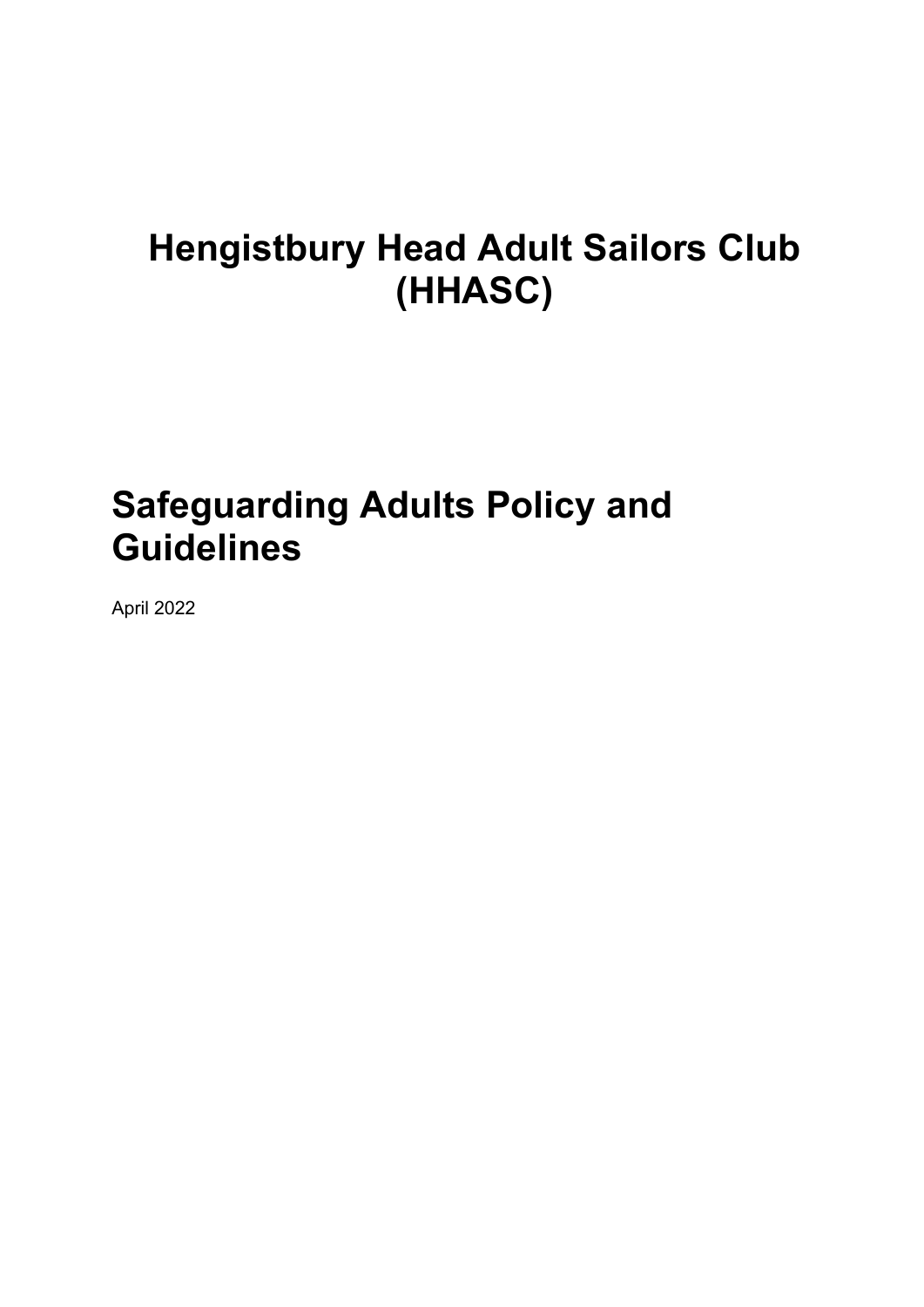# **Part 1 – Policy**

# **1 Introduction**

This Policy has been produced by the HHASC Welfare Officer, who is responsible for safeguarding. It is an amended document, using the RYA Safeguarding Adults Policy to enable all adults, especially those who could be defined as 'at risk', to enjoy the sports of sailing, windsurfing and power boating in all their forms, in a safe environment.

HHASC has adopted this Adult Safeguarding Policy in order:

- to safeguard adults, both on and off the water
- to assure adults at risk, and their carers where relevant, that they are safe when taking part in activities at HHASC
- to raise awareness amongst all of our members, volunteers or employees so that they know what to do if they are concerned about an adult, whether the concern relates to their welfare at our site, or to something happening outside that environment that the individual discloses to someone they trust in our organisation
- to protect volunteers and staff by giving them some practical, common sense guidelines to avoid placing themselves in situations where they are open to allegations which could seriously damage their lives and careers
- to protect our club, by showing that we have taken 'all reasonable steps' to provide a safe environment.

#### HHASC<sup>.</sup>

- Recognises that safeguarding adults who may be at risk is the responsibility of everyone, not just those who work directly with them.
- Carefully recruits and selects all employees, contractors and volunteers in roles involving close contact with adults at risk and provides them with appropriate information or training.
- Responds swiftly and appropriately to all complaints and concerns about poor practice or suspected abuse, referring to external agencies as necessary.
- Regularly reviews safeguarding procedures and practices in the light of experience or to take account of legislative, social or technological changes.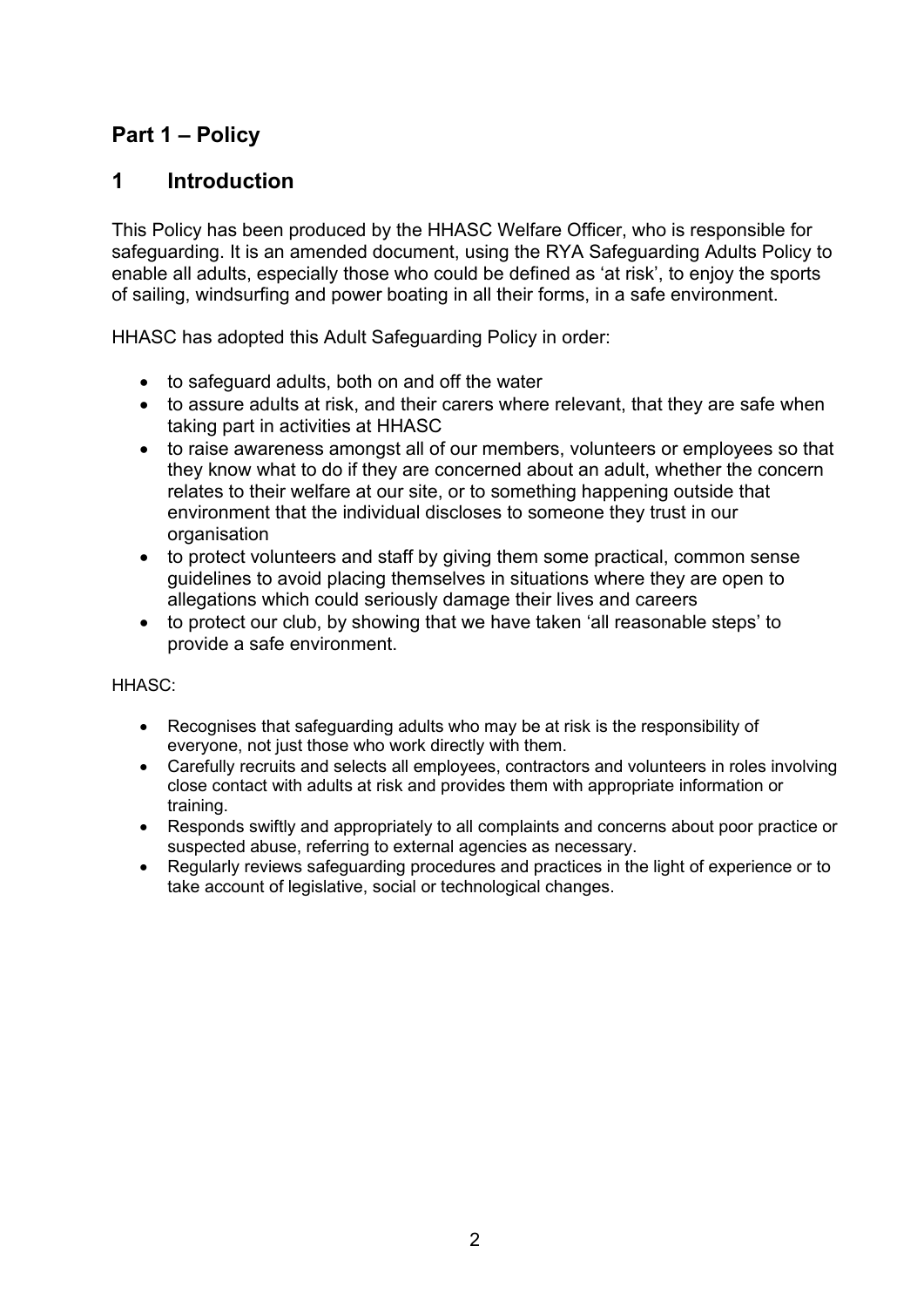# **HHASC Safeguarding Policy and Procedures**

# **2 Policy Statement**

HHASC is committed to safeguarding adults at risk taking part in its activities from physical, sexual, psychological, financial or discriminatory abuse or neglect. We recognise that everyone, irrespective of age, disability, gender reassignment, race, religion or belief, sex, sexual orientation, pregnancy and maternity, marriage or civil partnership or social status, has a right to protection from discrimination and abuse.

HHASC takes all reasonable steps to ensure that, through safe recruitment, appropriate operating procedures and training, it offers a safe environment to adults at risk participating in its activities. All participants will be treated with dignity and respect.

All members and volunteers should be aware of the policy.

# **Club Welfare Officer**

The Club Welfare Officer is: Pat Waller 07831803315 Deputy Welfare Officer is Bill Howlett 07957861140 Both can be emailed on welfare or safeguarding issues at:safeguarding@hhasc.com

# **Staff and Volunteers**

The Club Welfare Officer and those regularly instructing, coaching or supervising adults at risk will also be asked to apply for an Enhanced Criminal Records Disclosure. Those providing personal care will be asked to apply for an Enhanced Disclosure with Barred List check.

# **Good Practice**

All members of the Club should follow the good practice guidelines attached (see 5 below).

# **Concerns**

Anyone who is concerned about the welfare of an adult, either outside the sport or within the Club, should inform the Club Welfare Officer immediately, in strict confidence. The Club Welfare Officer will follow the attached procedures *(see Flowcharts below)*. Any member of the Club failing to comply with the Safeguarding Adults policy and any relevant Codes of Conduct may be subject to disciplinary action under Club Rule E.f, and if appropriate, their conduct being reported to relevant safeguarding authorities.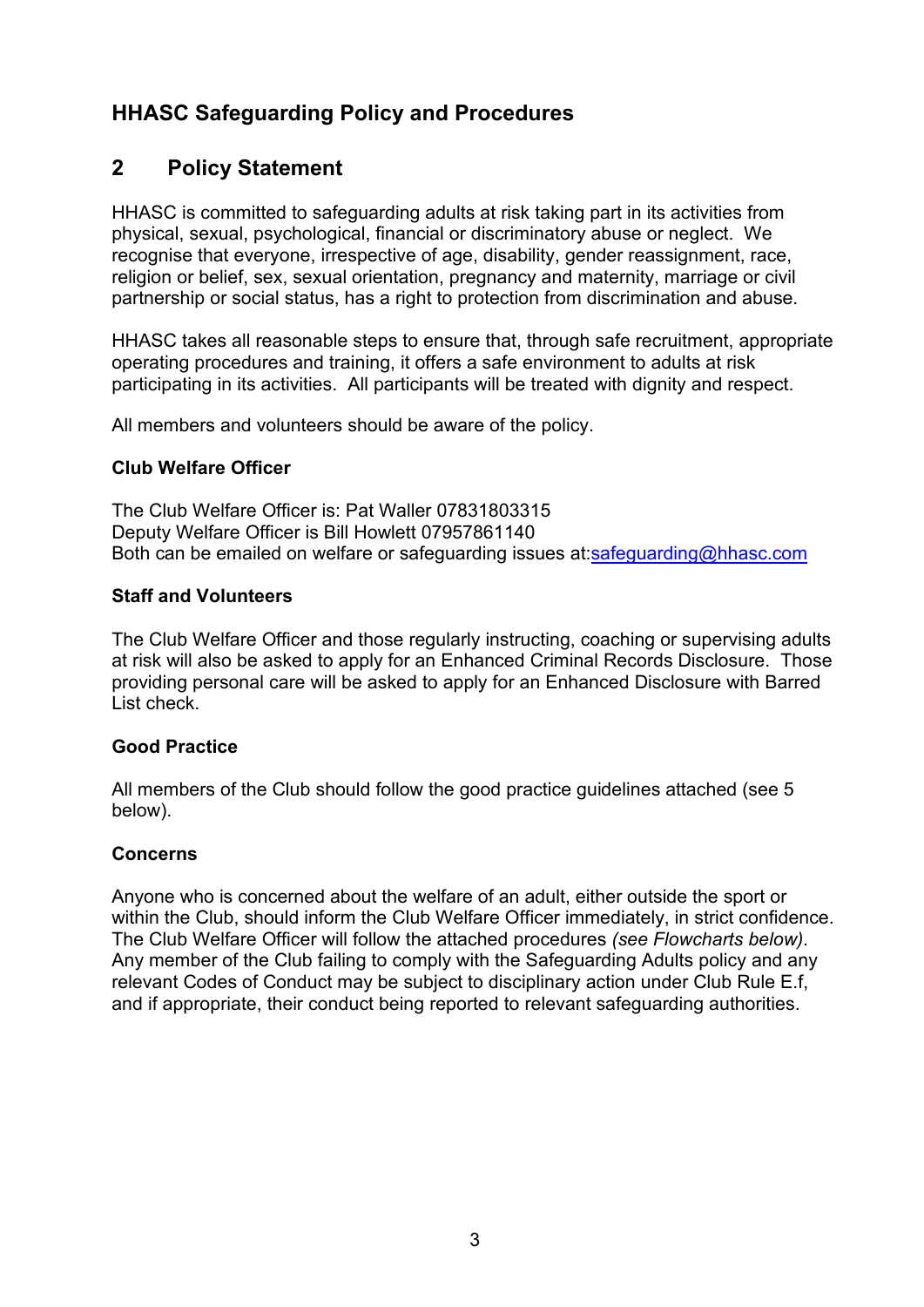# **Part 2 – Procedures**

# **3 Designated Person**

Although everyone has a role to play in ensuring that children are safe, HHASC has a designated Welfare Officer. Currently Pat Waller and in her absence, Bill Howlett In the absence of these members, you can also seek advice from the Senior Instructor in charge at the time.

The designated person's role description includes

- Maintaining an up to date policy and procedures, compatible with the RYA's policies and procedures.
- Ensuring that relevant staff and/or volunteers are aware of and follow the procedures, including implementing safe recruitment procedures.
- Advising the management committee on safeguarding issues.
- Maintaining contact details for local Adult Social Care Services.

If there is a concern, the designated person will:

- Be the first point of contact for any concerns or allegations from adults at risk, carers or others, ensuring that confidentiality is maintained in all cases.
- Decide on the appropriate action to be taken, in line with the HHASC's procedures and in conjunction with the Club's Chair.
- Keep the RYA informed as necessary *(see flowcharts in Section 6)*.

#### **Everyone in the organisation should know who the Welfare Officers, responsible for Safeguarding, for HHASC are and how to contact them.**

The Club Welfare Officer is: Pat Waller 07831803315 Deputy Welfare Officer is Bill Howlett 07957861140 Both can be emailed on welfare or safeguarding issues at:safeguarding@hhasc.com

# **RYA designated person**

The RYA's Safeguarding and Equality Manager can be contacted on 023 8060 4104, or E-mail safeguarding@rya.org.uk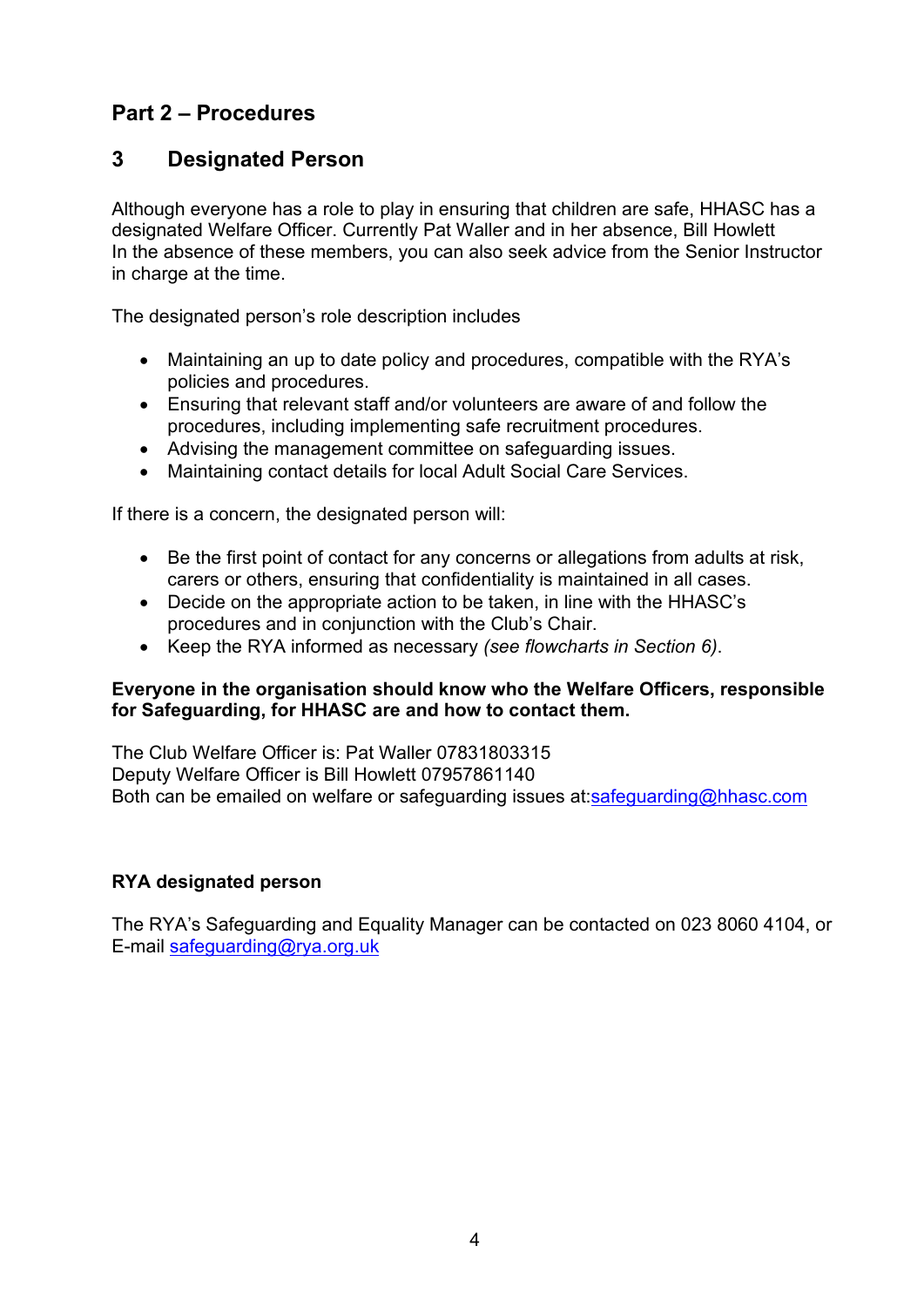# **4 Recruitment and training**

A good safeguarding policy is adopted by HHASC, and therefore the opportunity for an individual with poor intent towards children or adults to gain access to our club, or to abuse a position of trust will be minimised.

All applications at HHASC, whether paid or voluntary work, will be subject to an appropriate level of scrutiny. The level of checking will be proportionate to the role and the level of risk involved, and in line with relevant statutory requirements. The risk is higher if the person will be in regular contact with the same adult at risk, in sole charge with no carers or other adults present, and/or in a role involving authority and trust, such as an instructor or coach.

- HHASC has a clear policy and will apply it fairly and consistently:
- **who to check** 
	- o paid staff and/or volunteers (if they have the same level of responsibility and contact, they will be treated in the same way whether they are paid or not)
	- o new applicants only and existing volunteers/staff, to make sure our club is current and up to date with current legislation)
	- o those with specific responsibilities (eg. Senior instructors, Instructors, welfare officer and deputy) or anyone who regularly supports adults at risk
- the **level of check** to be conducted for each category
	- o references for employees
	- o Enhanced Criminal Records Disclosure (and Barred List check if appropriate), if the role is eligible.
- **It is a criminal offence under the Safeguarding Vulnerable Groups Act 2006**
- for a Barred individual to work in Regulated Activity,
- for an organisation to knowingly allow someone who has been Barred to work in Regulated Activity/ Work, and
- for an organisation to fail to make a referral to the DBS if they have dismissed someone from Regulated Activity/Work for harming or posing a risk of harm to a vulnerable person.

# **Are they competent?**

HHASC will recruit and retain individuals who are well suited to their roles, whether as volunteers or employees, and ensure equality of opportunity, and will:

- provide the applicant with a clear job or role description so that they understand what the work involves
- draw up a 'person specification' listing the key qualifications, skills, experience and qualities you're looking for
- check that the applicant is competent for the role, eg. they hold an appropriate and valid RYA instructor certificate, coach qualification or powerboat/safety boat certificate if required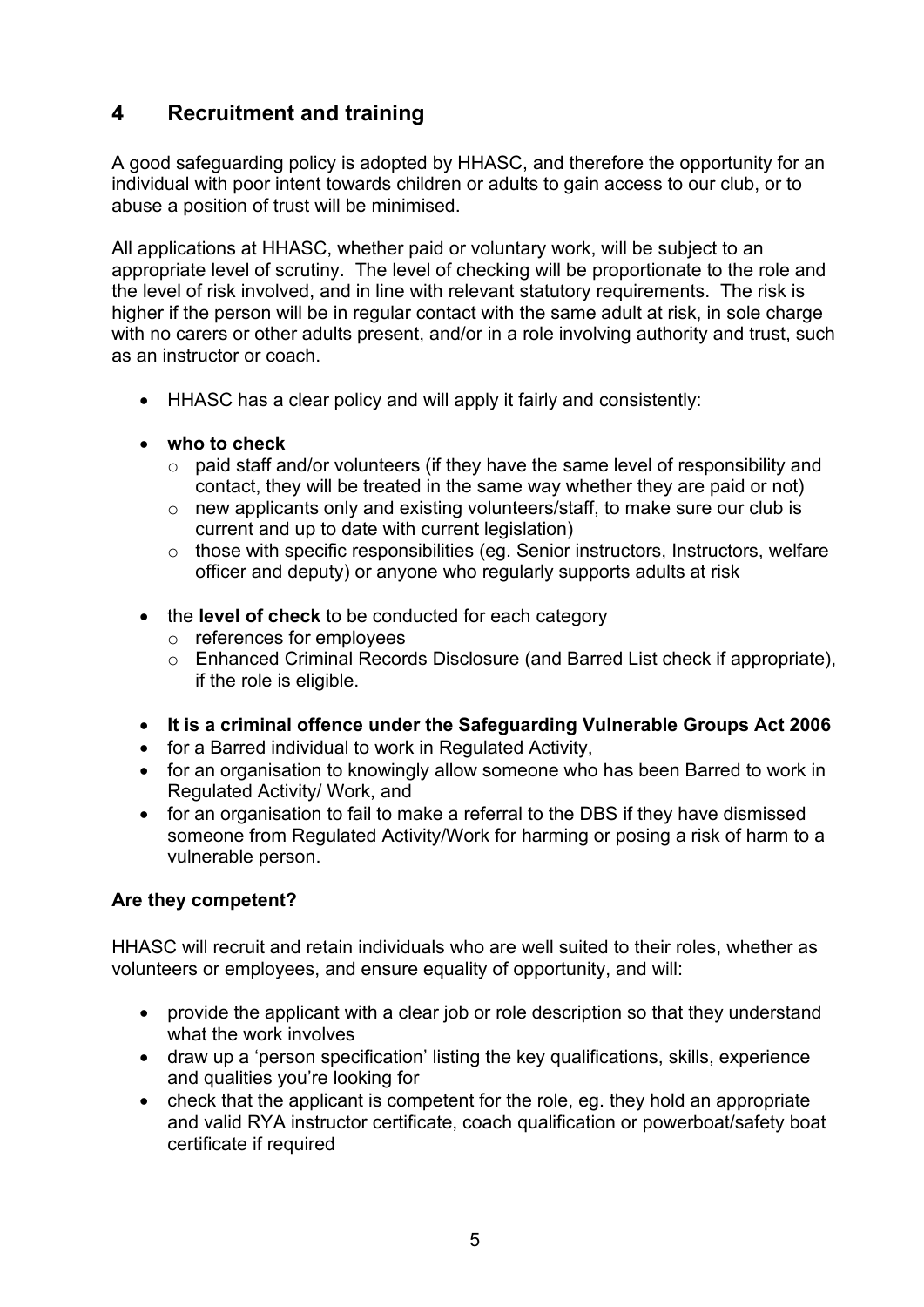provide an induction, training, mentoring or supervision to cover any areas where they may lack experience or confidence and familiarise them HHASC's operating procedures.

## **Are they safe?**

If the role involves regular contact with adults at risk, HHASC will at least:

- ask them to provide information about their past career or relevant experience
- ask their reasons for leaving earlier posts, or moving area, and make sure there are no unexplained gaps in their career history
- explore their experience of and attitude towards working with adults at risk
- take up references, at least one of which will ideally be from someone who has first-hand knowledge of their previous work with adults at risk, and make the nature of the work clear to the referees

If the role involves regularly training or supervising adults at risk, providing personal care, or providing day-to-day management of people who do such roles, HHASC will:

- First ask the applicant to complete a self-declaration form*.* Although they might make a false declaration, the fact that HHASC has these procedures in place may deter anyone with a criminal record related to their suitability to work with adults at risk from proceeding any further
- Before confirming their appointment, ask the applicant to apply for an Enhanced Criminal Records Disclosure (with Barred List check if appropriate) or Protection of Vulnerable Groups scheme membership (see below).

#### **Criminal Records Disclosures (DBS/AccessNI) and Protection of Vulnerable Groups (PVG) Scheme**

As HHASC is affiliated to the RYA, we can access the DBS (previously CRB), Access NI or PVG processes through the RYA which is a registered Umbrella/ Intermediary Body. The service is free for volunteers. Up to date information is available from the RYA website www.rya.org.uk/go/safeguarding

DBS checks, Access NI checks and the PVG Scheme will only be used in conjunction with the other checks listed above and not relied on in isolation. A clear Disclosure is not a guarantee that the applicant has never done anything wrong, it only shows whether or not they have been caught.

Although it is not a legal requirement for HHASC to ask their staff or volunteers to apply for Disclosures, it is an offence to allow someone to undertake regulated activity/work at our club, if they have been barred from working with the relevant vulnerable group. There is a risk that determined known offenders who are no longer able to work undetected in the statutory sector may move into the voluntary and sports sectors.

#### **England, Wales and Northern Ireland**

An individual is only eligible to apply for an Enhanced Disclosure, which will disclose their 'spent' as well as their 'unspent' record, if they will be in a position listed under the Exceptions to the Rehabilitation of Offenders Act 1974, ie. one that involves regularly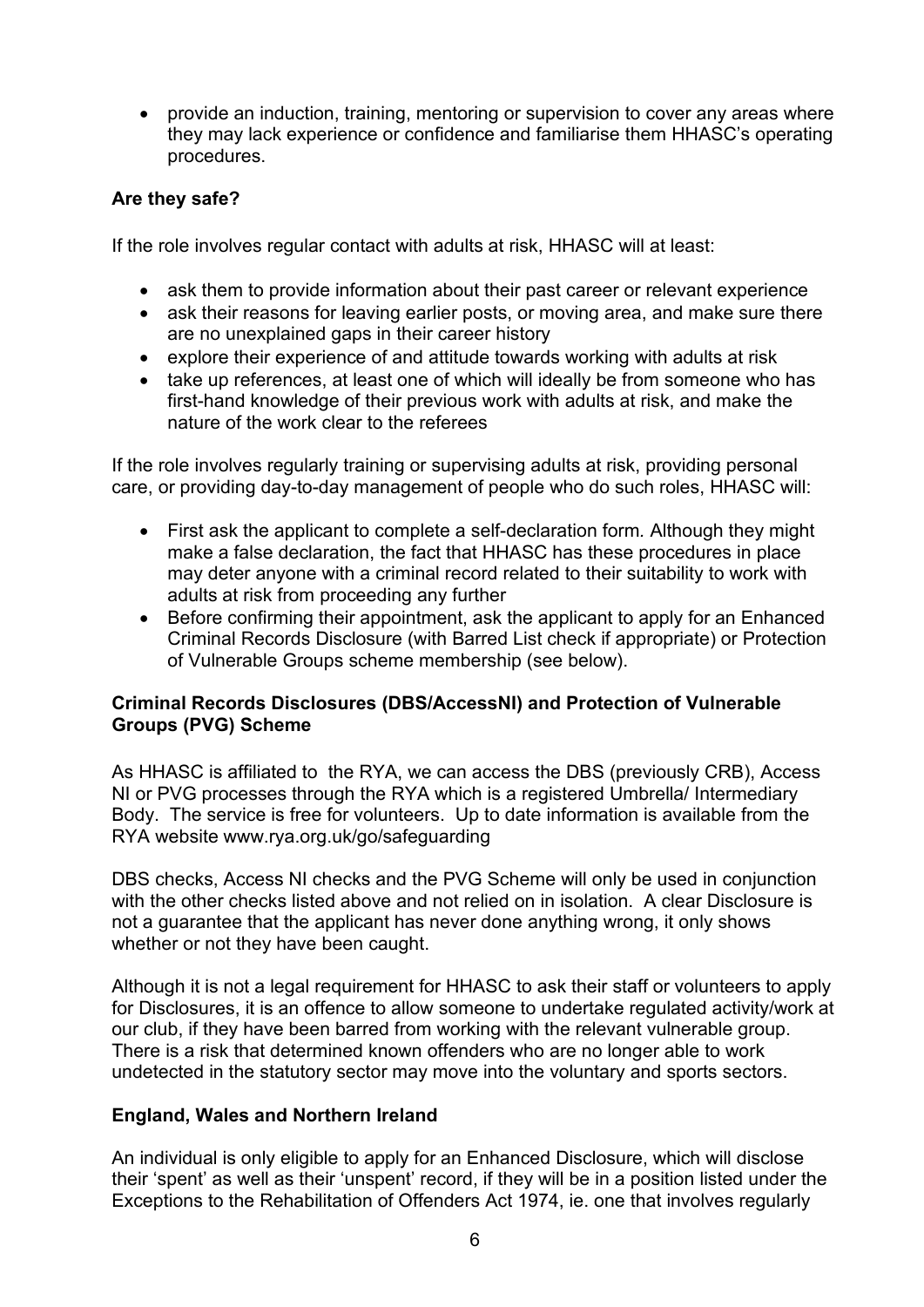caring for, training, supervising or being solely in charge of vulnerable adults. They can only be required to apply for the additional Adults Barred List check if they will be undertaking 'regulated activity' with vulnerable adults as defined under the Safeguarding Vulnerable Groups Act 2006, amended by the Protection of Freedoms Act 2012, ie. providing personal care.

#### **Confidentiality and data storage**

All personal information, including Disclosure information, will be treated as confidential, stored securely and only shared with those who need to see it in the course of their duties or to protect adults at risk, in accordance with the DBS/PVG/Access, NI Codes of Conduct and the HHASC Data Privacy Policy.

## **Safeguarding Training**

**HHASC will ensure that all staff or volunteers working with children and adults at risk have undertaken training appropriate to their role. This may be through formal training, an online course, induction and mentoring and/or continuing professional development.**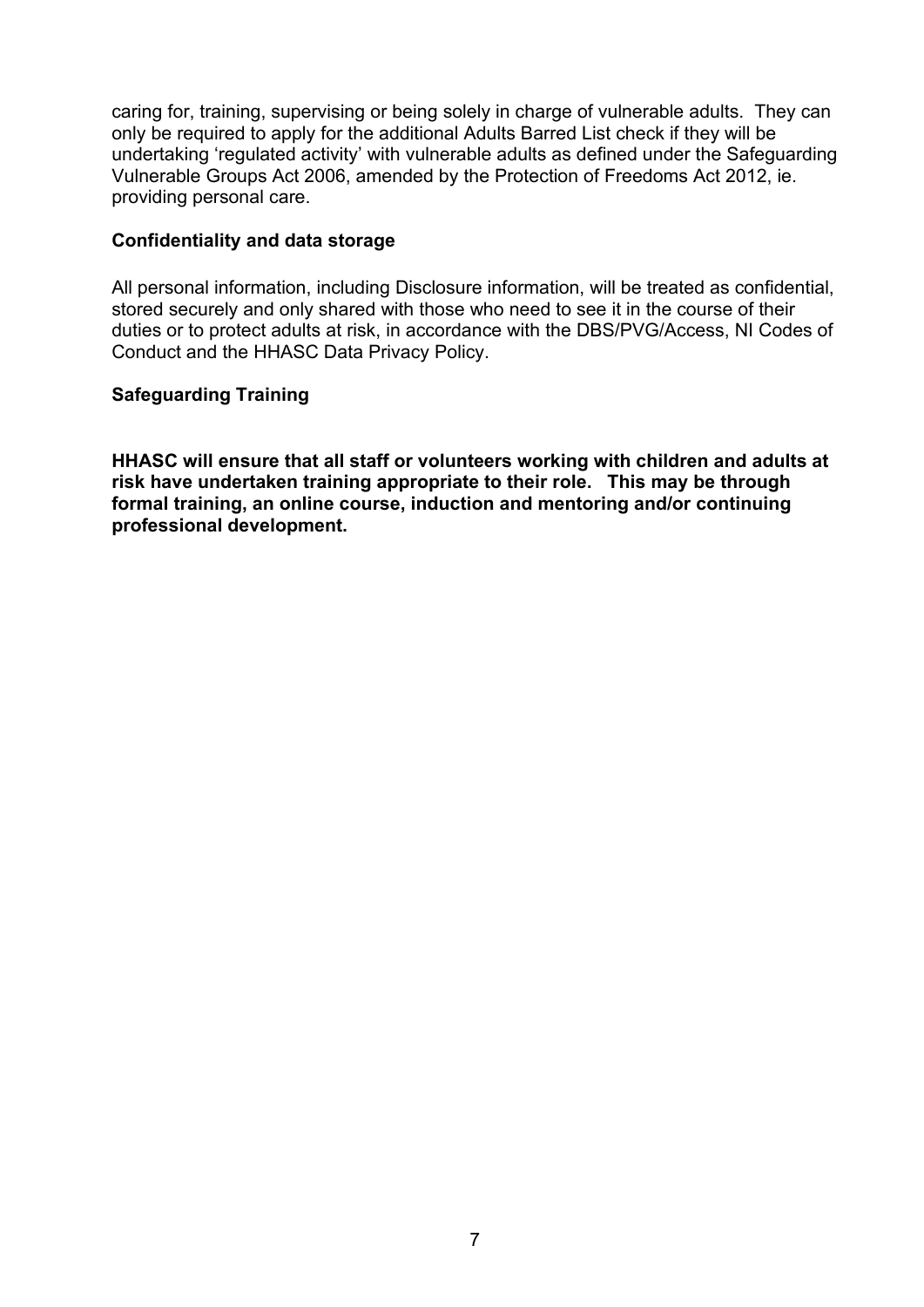# **5 Good practice guidelines**

# **Culture**

HHASC will adopt a culture within our organisation where both children and adults feel able to raise concerns, knowing that they will be taken seriously, treated confidentially and will not make the situation worse for themselves or others.

# **Minimising risk**

HHASC promotes good practice to minimise situations where adults are working unobserved or could take advantage of their position of trust. Good practice protects everyone – children, volunteers and staff.

HHASC has common sense guidelines for those individuals working with adults at risk as follows:

- Always communicate clearly, in whatever way best suits the individual, and check their understanding and expectations
- Always try to work in an open environment in view of others
- Avoid spending any significant time working with adults at risk in isolation
- Do not take an adult at risk alone in a car, however short the journey, unless you are certain that the individual has the capacity to decide to accept a lift
- Do not take an adult at risk to your home as part of an HHASC activity
- Where any of these is unavoidable, ensure that it only occurs with the full knowledge and consent of someone in charge of the HHASC session or the person's carers
- Design activities and training programmes that are within the ability of the individual
- If you need to help someone with a wetsuit or buoyancy aid or provide physical assistance or support, make sure you are in full view of others
- Take great care with communications via mobile phone, e-mail or social media that might be misunderstood or shared inappropriately. In general, only send group communications about organisational matters using these methods. If it's essential to send an individual message to a person who has a learning disability or other impairment that might affect their understanding, copy it to their carer.

Individuals working with adults at risk should never:

- engage in rough, physical or sexually provocative games or activities
- allow or engage in inappropriate touching of any form
- use inappropriate language
- make sexually suggestive comments, even in fun
- fail to respond to an allegation made by an adult at risk: always act
- do things of a personal nature that the person can do for themselves.

It may sometimes be necessary to do things of a personal nature to help someone with a physical or learning disability. These tasks should only be carried out with the full understanding and consent of both the individual (where possible) and their carers. In an emergency situation which requires this type of help, if the individual lacks the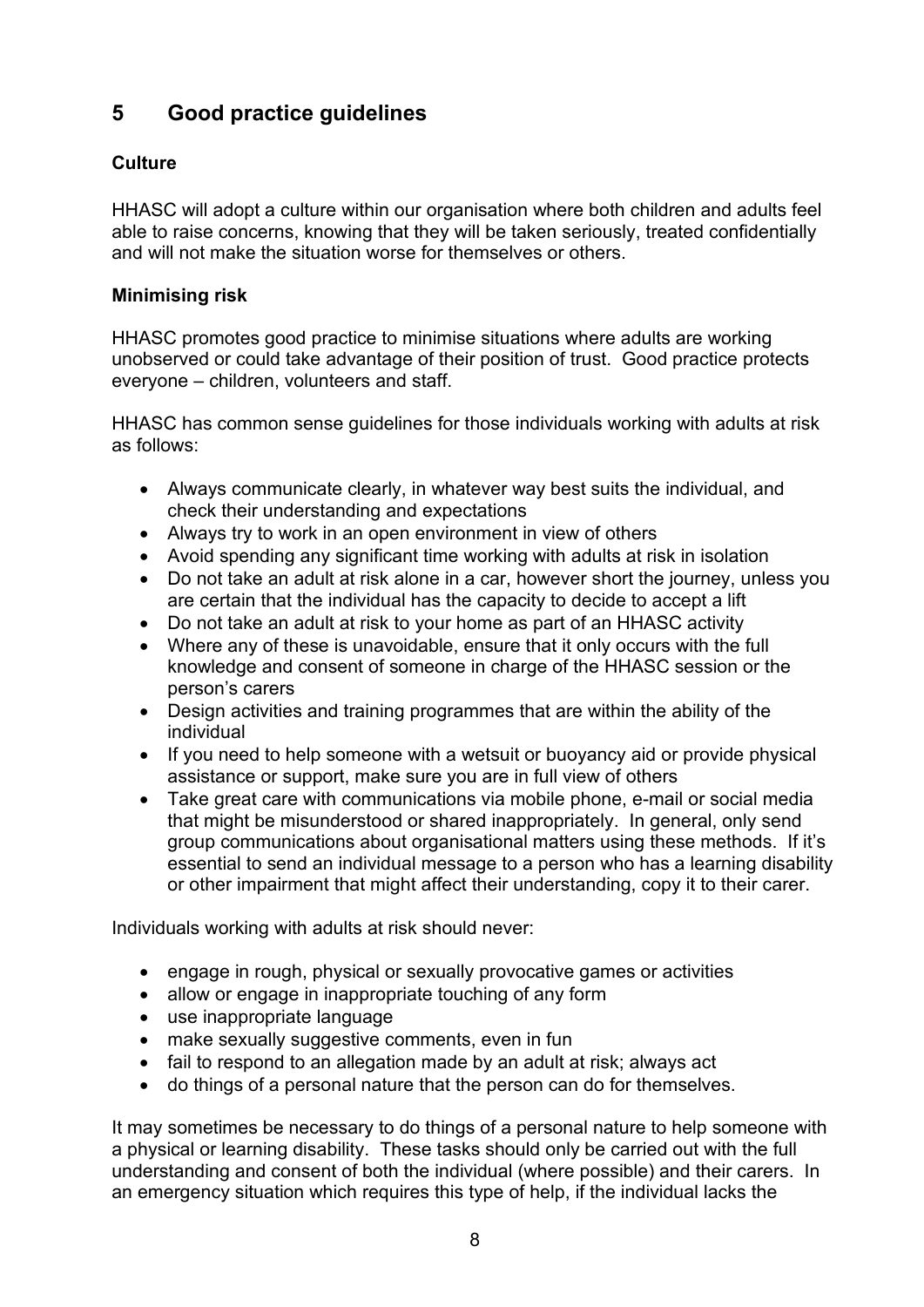capacity to give consent, carers should be fully informed as soon as possible. In such situations it is important to ensure that anyone present is sensitive to the individual and undertakes personal care tasks with the utmost discretion.

## **Responsibilities of staff and volunteers**

HHASC staff and volunteers are given clear roles and responsibilities, will be made aware of HHASC's safeguarding policy and procedures and are issued with guidelines on:

- following good practice as per HHASC procedures
- recognising signs of abuse

## **Individual responsibility and club liability**

Adults are normally responsible for their own safety, welfare and behaviour. In the case of a person who lacks the capacity to take responsibility for their own welfare, HHASC may require a carer or designated adult to be on site. It will be made clear at what point responsibility transfers from the instructor, coach or organiser to that person.

#### **Changing rooms and showers**

Shower areas will, where possible, be designed to allow all participants to shower and dress in reasonable privacy. As a minimum there should be separate male and female changing rooms and, if relevant, unisex disabled toilet and changing facilities to cater for a disabled male with a female carer and vice versa

If it is essential, in an emergency situation, for a male to enter a female changing area or vice versa, it is advised that they are accompanied by another adult of the opposite sex and the occupants of the changing room are asked to 'cover up'.

#### **First aid and medical treatment**

First aid, provided by an appropriately trained and qualified person, is part of HHASC's normal duty of care. If the individual lacks the capacity to give consent, and medication or medical treatment may be required in the absence of their carer, obtain prior consent from the carer

**HHASC does not allow the use of cameras or smart phones/tablets in changing areas,at any time, and will not be permitted in any circumstances. Such use by any peorson should be regarded as a form of bullying, and reported immediately to the senior member of staff. HHASC would encourage their members not to take such device into the changing areas, for their own protection. If there is any reason for a member to have any device with them to use, it would be good practice to let the senior member of staff aware, and discuss the reason.**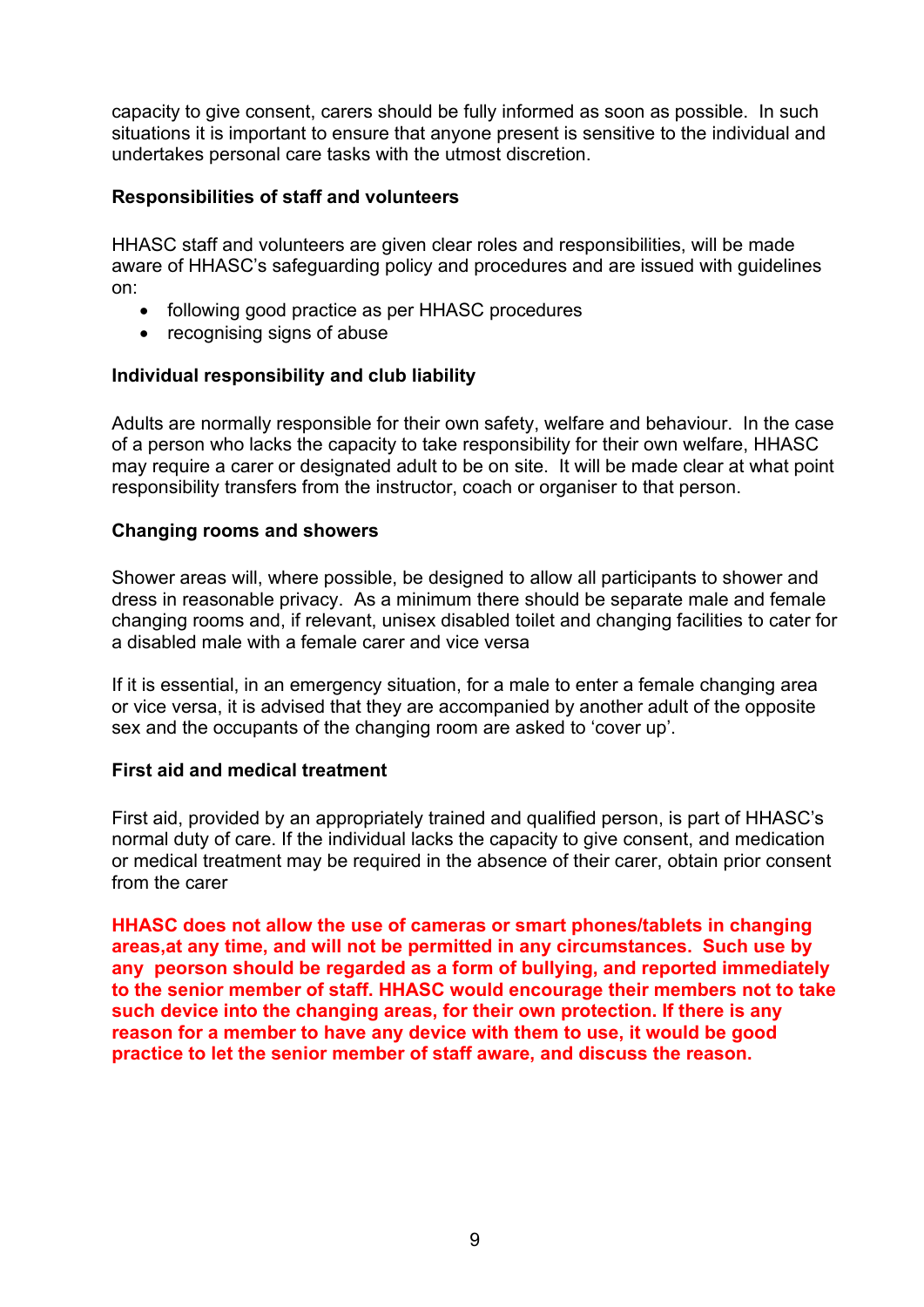# **6 Handling concerns, reports or allegations**

#### **This section is primarily for HHASC designated Welfare Officer, but everyone should be aware of the procedures to follow if there are concerns, and please refer to HHASC flow charts (below).**

A complaint, concern or allegation may come from a number of sources: the adult at risk, their carers, someone else within your organisation. It may involve the behaviour of one of your volunteers or employees, or something that has happened to the person outside the sport. Vulnerable people may confide in someone they trust, in a place where they feel at ease.

An allegation may range from mild verbal bullying to physical or sexual abuse. It can be difficult to distinguish poor practice, whether intentional or accidental, from abuse. If you are concerned that an adult at risk may be being abused, it is NOT your responsibility to decide whether it is poor practice or abuse, or to investigate further, BUT it is your responsibility to act on your concerns. For guidance on recognising abuse, see Appendix A.

If there is an allegation or concern about an adult at risk who has capacity (see page 6), **their consent must be obtained** before any referral is made, unless others are also at risk of harm. No information should be given to the adult's family or carers without their consent.

If the adult does not have capacity and is unable to give consent, a referral may be made and their family or carers informed, provided that they are involved in the individual's life and are not implicated in the allegation.

#### **Handling an allegation from an adult at risk**

Always:

- $\bullet$  stay calm ensure that the person is safe and feels safe
- show and tell the person that you are taking what he/she says seriously
- reassure the person and stress that he/she is not to blame
- be careful about physical contact, it may not be what the person wants
- be honest, explain that you will have to tell someone else to help stop the alleged abuse
- make a record of what the person has said as soon as possible after the event, using their own words
- follow your organisation's safeguarding procedures.

Never:

- rush into actions that may be inappropriate
- make promises you cannot keep (eg. you won't tell anyone)
- ask leading questions (see 'Recording and handling information' below)
- $\bullet$  take sole responsibility consult someone else (ideally the designated Welfare Officer or the person in charge or someone you can trust) so that you can begin to protect the adult at risk and gain support for yourself.

You may be upset about what the person has said or you may worry about the consequences of your actions. However, one thing is certain – you cannot ignore it.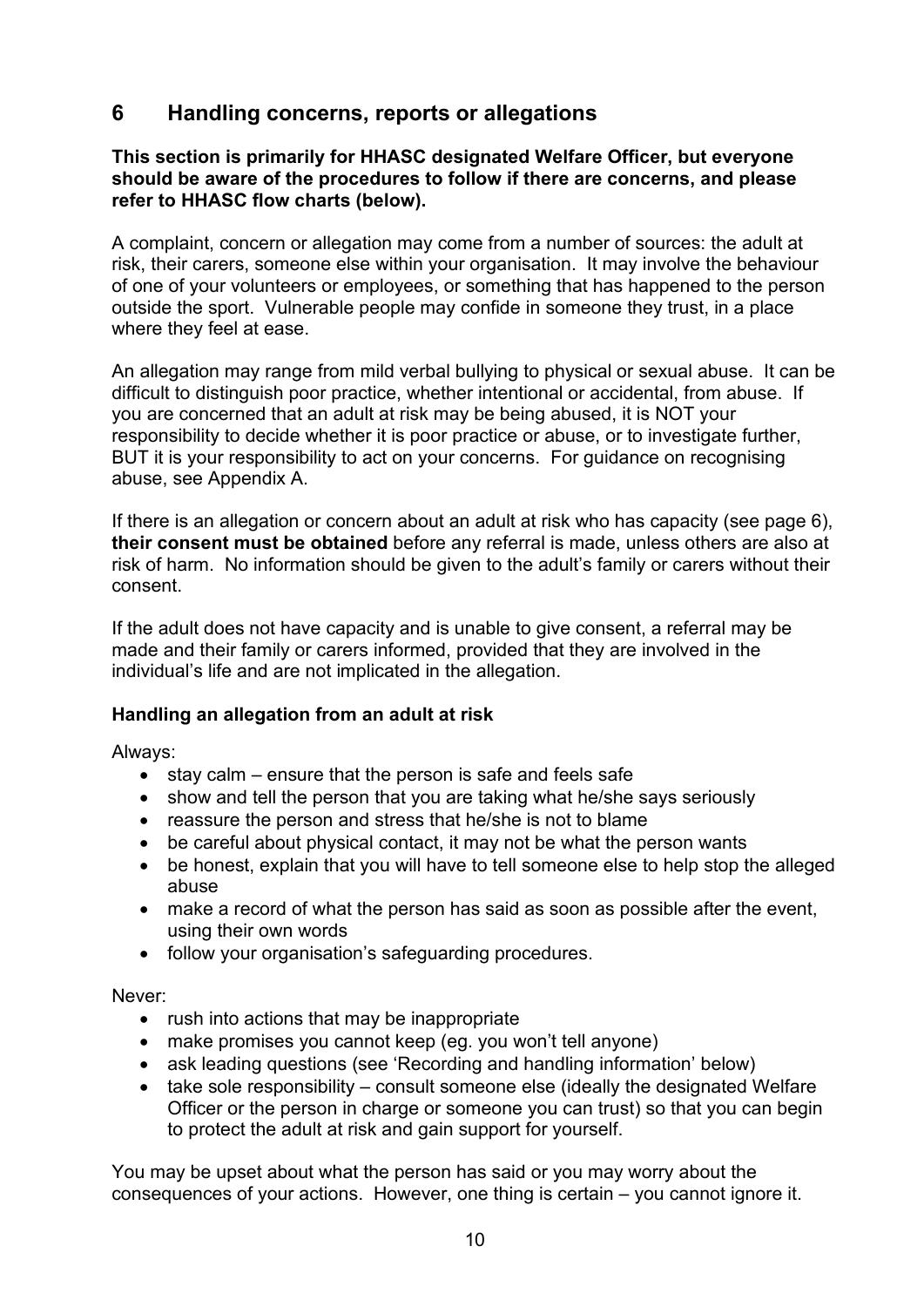Professionals involved in taking decisions about adults at risk must take all of the circumstances into account and act in the individual's best interests. You are not expected to be able to take such decisions.

## **Recording and handling information**

If you suspect that an adult at risk may have been the subject of any form of physical, emotional or sexual abuse or neglect, the allegation must be referred as soon as possible to Adult Social Care who have trained experts to handle such cases. Do not start asking leading questions which may jeopardise any formal investigation.

A leading question is where you suggest an answer or provide options that only need a 'yes' or 'no' answer, instead of allowing the person to explain things in their own words. An example would be asking 'did X hit you?' instead of 'how did you get that bruise?'. Use open questions such as 'what happened next?'. Only ask questions to confirm that you need to refer the matter to someone else. If the person has difficulty communicating, ask them if they would like someone there to assist or interpret, but do not assume that they want their regular carer present.

Listen to and keep a record of anything the person tells you or that you have observed and, with their consent where possible, pass the information on to the statutory authorities Take care to distinguish between fact, observation, allegation and opinion. It is important that the information is accurate.

**All information will be treated as confidential and will only be shared with those who need to know**. If the allegation or suspicion concerns someone within your club, only the person's carers, the organisation's Welfare Officer, the person in charge of the organisation (unless any of them are the subject of the allegation), the relevant authorities and the RYA Safeguarding Manager should be informed. If the alleged abuse took place outside the sport, Adult Social Care will decide who else needs to be informed. It should not be discussed by anyone within the HHASC other than those who received or initiated the allegation and, if different, the person in charge.

Confidential information will be processed, stored and destroyed in accordance with HHASC's Data Privacy Policy and Data Protection legislation

#### **Procedures**

The following clear and agreed procedures must be followed:

- procedures to be followed by anyone concerned about an adult's welfare, either outside the sport or within your organisation *(see flowcharts below)*
- a disciplinary procedure (which is included in any employee's contract) setting out the process to be followed if an allegation or complaint is made about an employee
- a procedure for handling a complaint about a member or volunteer(which is included in the HHASC Constitution.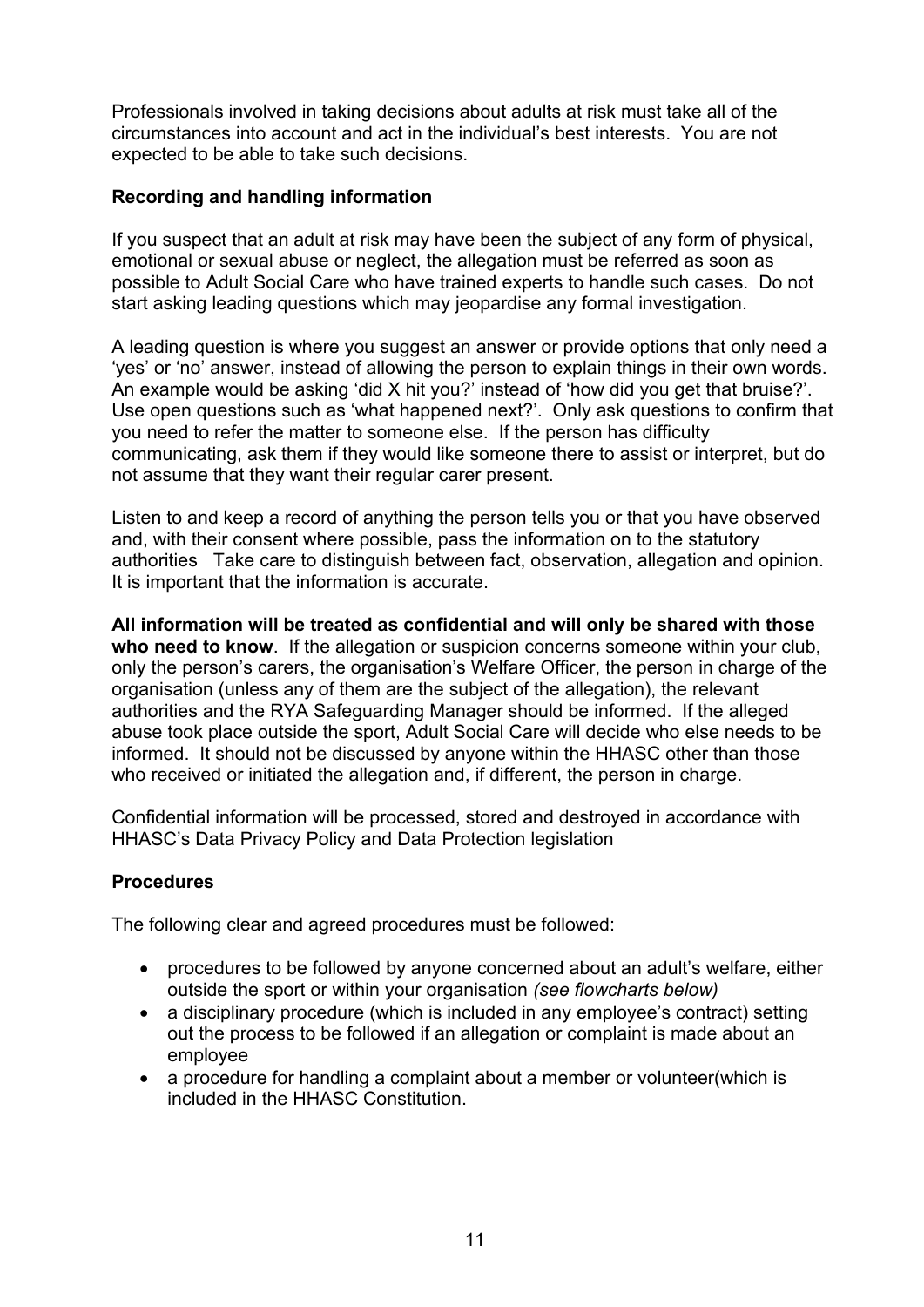## **Statutory Authorities**

If HHASC is contacted by the Local Authority or Police concerning information received or a complaint made by or about a member, volunteer or employee, you will contact the RYA Safeguarding and Equality Manager as soon as possible for guidance and support. Co-operate fully with official requests for factual information, but do not express any personal opinions on the person's conduct.

## **Handling the media**

If there is an incident at your premises which attracts media interest, or if you are contacted by the media with an allegation concerning one of your members or employees, do not give any response until you have had an opportunity to check the facts and seek advice. You may wish to contact the RYA's Communications department on 023 8060 4215 for professional advice on handling the media.

#### **Insurance**

If there is a serious allegation involving harm caused to a child or adult at risk, either at your premises or as a result of taking part in your activities, the person in charge should consider notifying your insurers in case there is a subsequent claim against the organisation.

#### **Data retention**

Confidential information will be processed, stored and destroyed in accordance with HHASC's Data Privacy Policy and Data Protection legislation. Records containing personal information will be: adequate, relevant and not excessive for the purpose(s) for which they are held; accurate and up to date; and only kept for as long as is necessary. They will be reviewed on a regular basis. If a person is removed from membership or employment of HHASC for a safeguarding reason, you need to consider whether you should retain essential details of the reasons for the action taken, and who will have access to that file in the future, in case the former member tries to re-join at a later date or a further allegation is made about them.

#### **Reference to the Disclosure and Barring Service or Disclosure Scotland**

The Disclosure and Barring Service (DBS) maintains the lists of people barred from working with children or adults at risk in England and Wales and in Northern Ireland. Disclosure Scotland fulfils this function in Scotland. If you permanently dismiss or remove someone from regulated activity/work, or would have dismissed them if they had not resigned, because they have harmed a child or an adult at risk or placed them at risk of harm, you have a duty to refer them to the DBS or Disclosure Scotland, as appropriate. *It is a criminal offence not to make such a referral*. For guidance on the grounds and process for making a referral, see the relevant website (see Section 7 Useful Contacts) or contact the RYA Safeguarding and Equality Manager.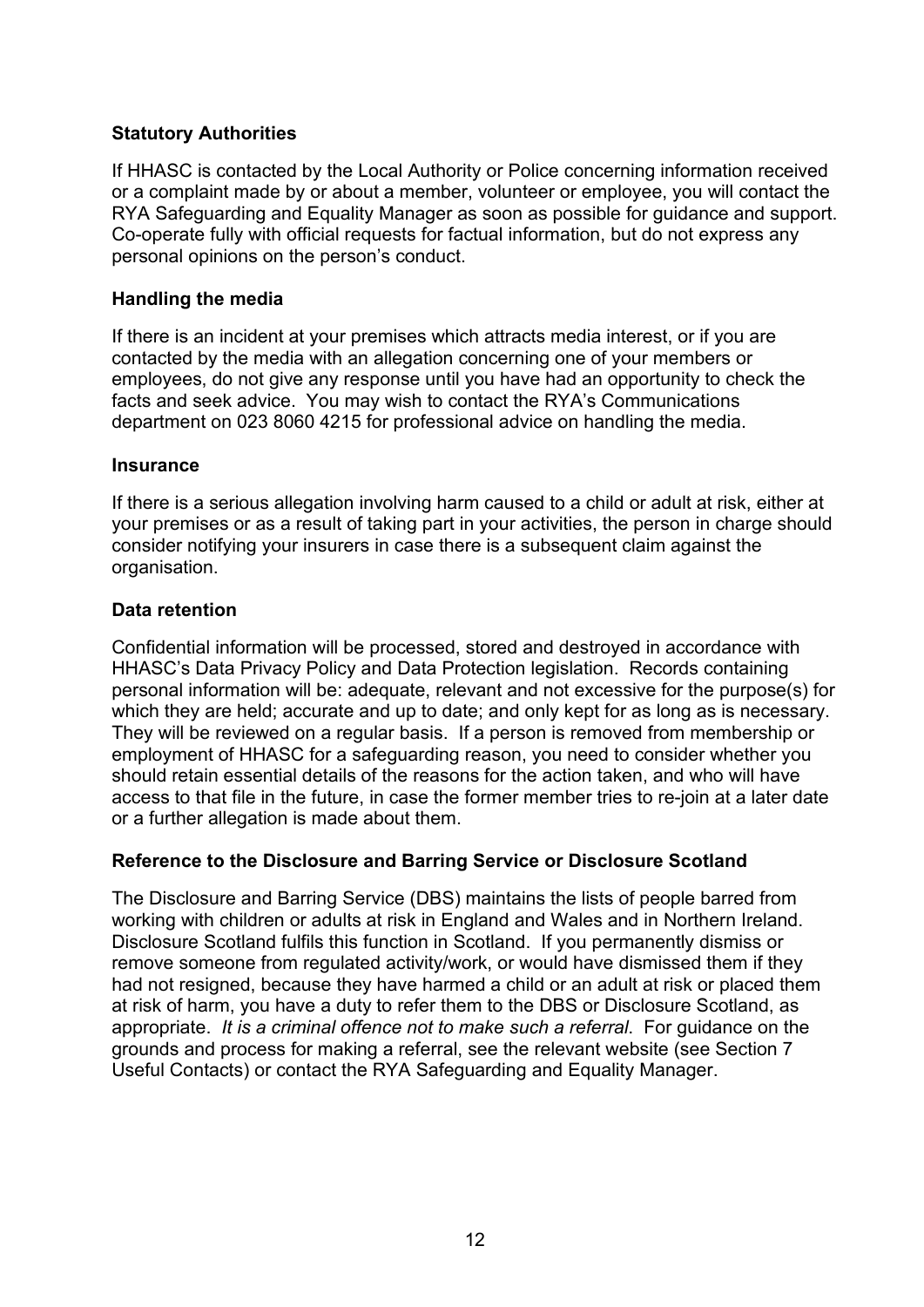# **Reporting Procedures**

If you are uncertain what to do at any stage, contact the RYA's Safeguarding Manager on 02380604297 and press 1 for safeguarding, or your local authority Adult Social Care department.

Details of Adult Social Care departments and emergency duty teams are listed on local authority websites and in local phone books. If you are unable to find the appropriate contact number, call the RYA's Safeguarding Manager or, if the person is at immediate risk, the Police.

Flowchart 1

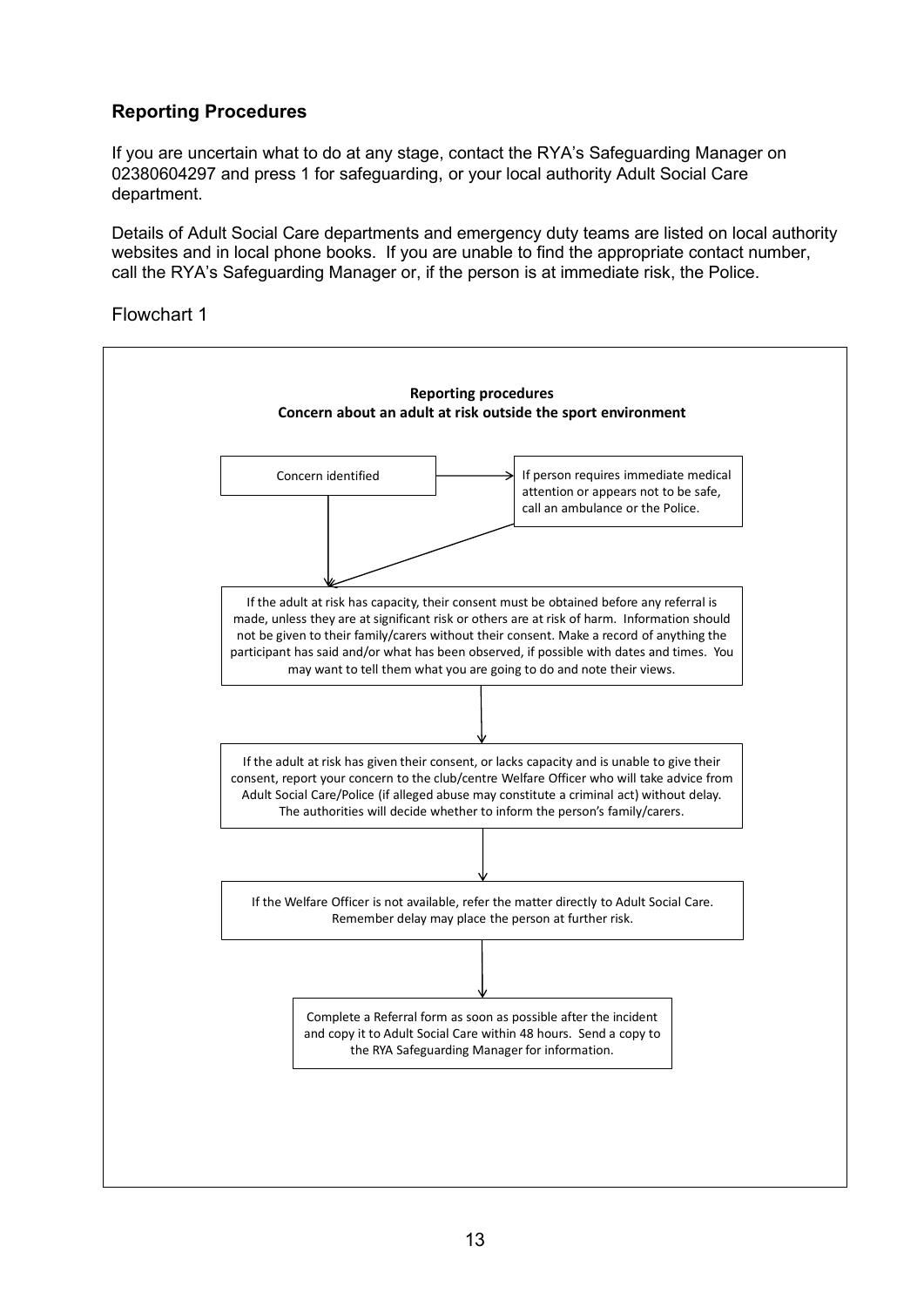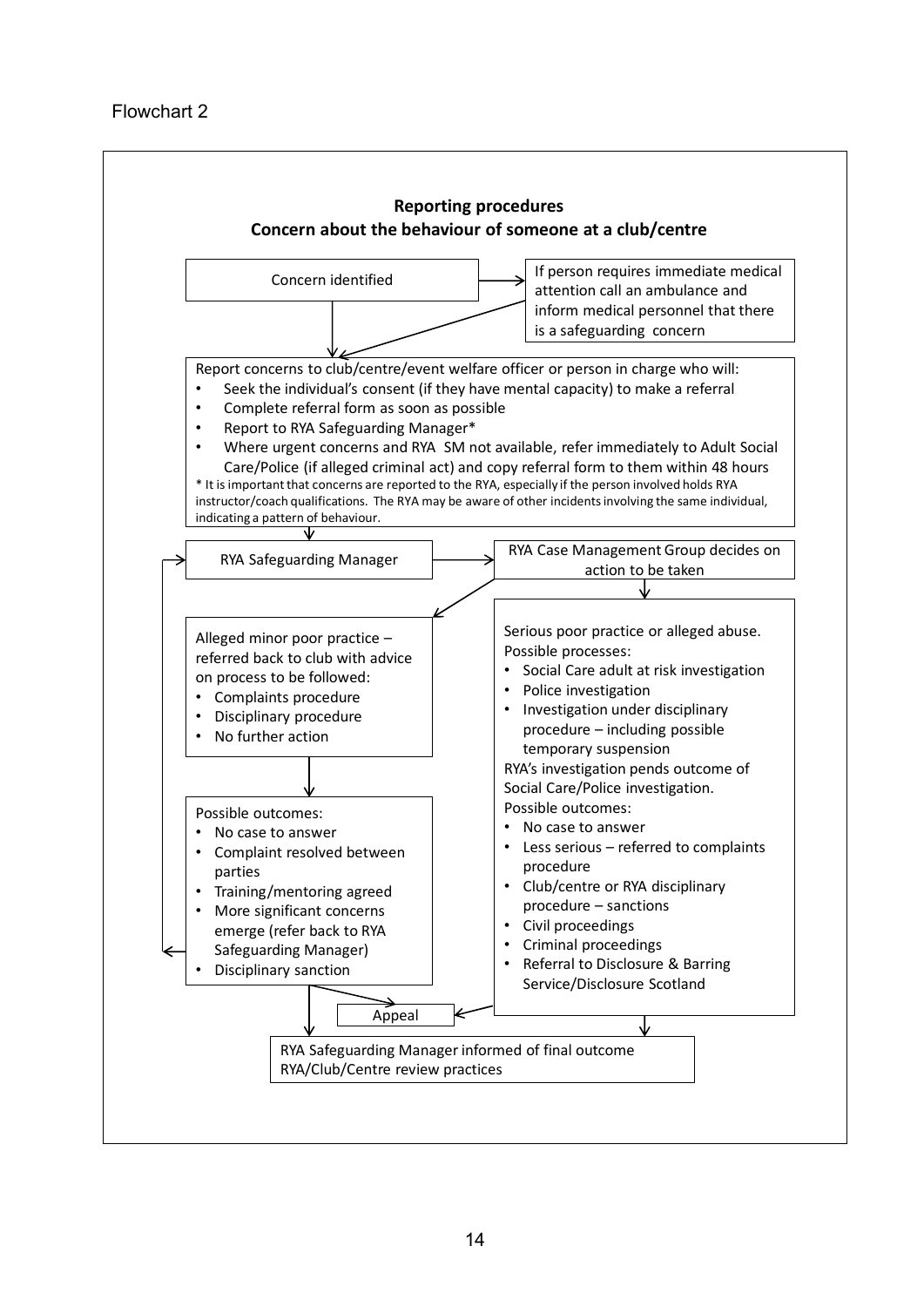# **Part 3 – Information**

# **7 Useful Contacts**

Revised Jan 2019

# **Royal Yachting Association**

Safeguarding and Equality Manager RYA House, Ensign Way Hamble Southampton SO31 4YA Tel: 02380604297 and press 1 for safeguarding E-mail: safeguarding@rya.org.uk Website: www.rya.org.uk/go/safeguarding

## **Social Care Services**

Your local phone book or the website for your County Council or unitary local authority will list numbers for Adult Services, generally with separate numbers for Adult Social Care and for the Emergency Duty Team (out of hours service).

## **Ann Craft Trust**

The Ann Craft Trust (ACT) supports organisations in the statutory, independent and voluntary sectors across the UK to protect disabled children and adults at risk. 'Safeguarding Adults in Sport and Physical Activity' is a programme supported by Sport England to help sports organisations to develop best practice in safeguarding adults at risk. They provide a range of resources and training. Tel: 0115 951 5400

Website: http://www.anncrafttrust.org/safeguarding-adults-sport-activity/

The following is a small selection of charities that support people with different needs and disabilities. A more comprehensive list can be found in the Resource Pack on the Ann Craft Trust website.

# **Action on Elder Abuse helpline**

Tel: 0808 808 8141 Website: www.elderabuse.org.uk

**Dementia UK** Tel: 0800 888 6678 Website: www.dementiauk.org

**Mencap Direct**  Tel: 0808 808 1111 E-mail: help@mencap.org.uk Website: www.mencap.org.uk

# **MIND – mental health charity**

Tel: 0300 123 3393 Text: 86463 E-mail: info@mind.org.uk Website: www.mind.org.uk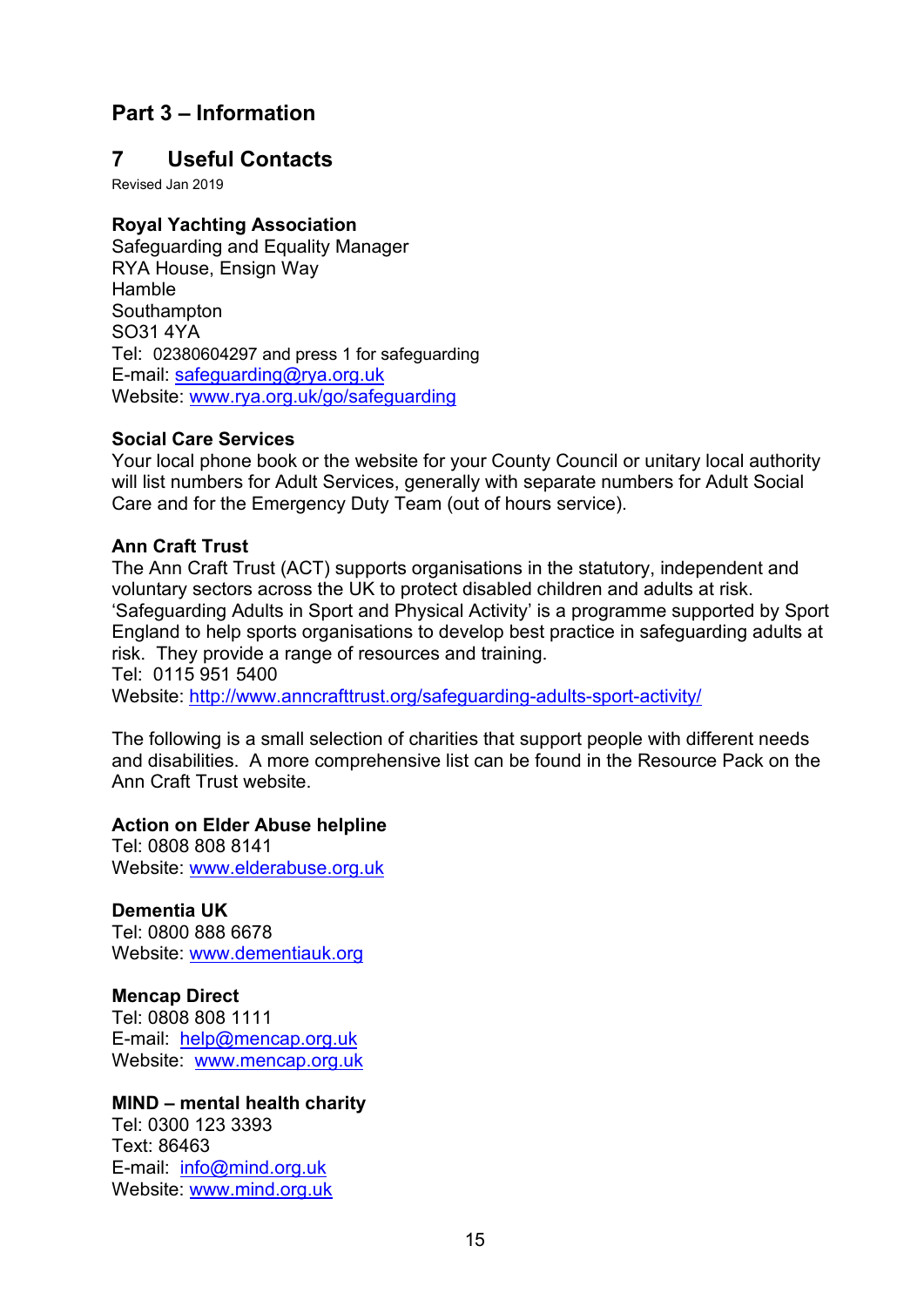**National Autistic Society**  Tel: 0808 800 4104 Website: www.autism.org.uk

**SCOPE – disability equality charity (England and Wales)** Tel: 0808 800 3333 E-mail: helpline@scope.org.uk Website: www.scope.org.uk

**Victim Support** Tel: 0808 168 9111 www.victimsupport.org.uk

**Disclosure and Barring Service (DBS) – RYA is Registered Body** Website: https://www.gov.uk/government/organisations/disclosure-and-barring-service

**UK Coaching**  Provide training on coaching people with disabilities Website: www.ukcoaching.org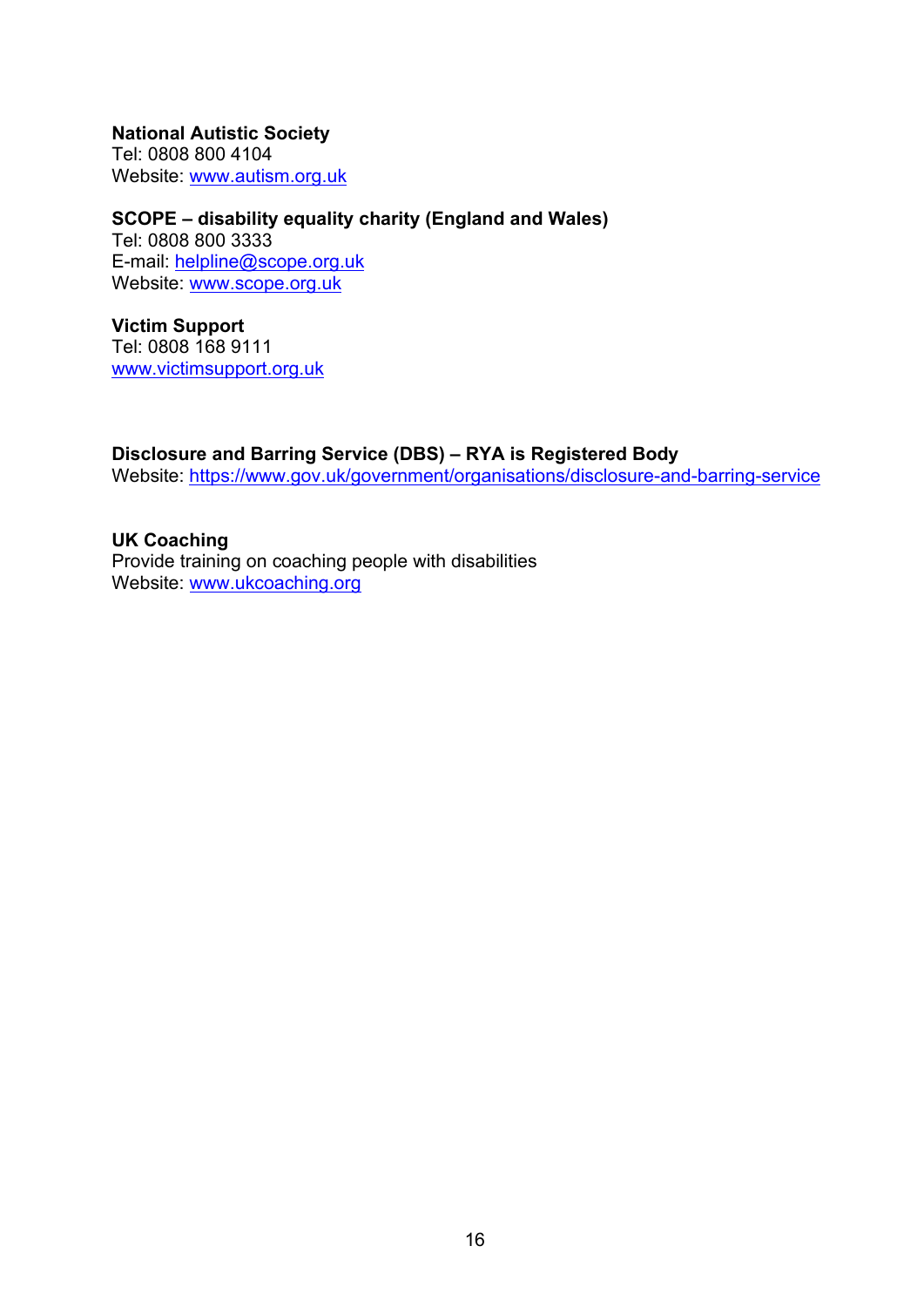# **Appendix A – What is abuse?**

(Based on the statutory guidance supporting the implementation of the Care Act 2014)

Abuse is a violation of an individual's human and civil rights by another person or persons.

Adults at risk may be abused by a wide range of people including family members, professional staff, care workers, volunteers, other service users, neighbours, friends, and individuals who deliberately exploit vulnerable people. Abuse may occur when an adult at risk lives alone or with a relative, within nursing, residential or day care settings, hospitals and other places assumed to be safe, or in public places.

The following is not intended to be an exhaustive list of types of abuse or exploitation but an illustrative guide as to the sort of behaviour which could give rise to a safeguarding concern:

**Physical abuse** - including assault, hitting, slapping, pushing, misuse of medication, restraint, or inappropriate physical sanctions.

**Domestic violence** – including psychological, physical, sexual, financial, emotional abuse; so called 'honour' based violence. This won't happen at a club/centre, but there could be concerns about a participant's home situation.

**Sexual abuse** - including rape, indecent exposure, sexual harassment, inappropriate looking or touching, sexual teasing or innuendo, sexual photography, subjections to pornography or witnessing sexual acts, indecent exposure and sexual assault or sexual acts to which the adult has not consented or was pressured into consenting.

**Psychological abuse** - including emotional abuse, threats of harm or abandonment, deprivation of contact, humiliation, blaming, controlling, intimidation, coercion, harassment, verbal abuse, isolation or unreasonable and unjustified withdrawal from services or supportive networks. In a club context this might include excluding a member from social activities.

**Financial or material abuse** - including theft, fraud, internet scamming, coercion in relation to an adult's financial affairs or arrangements, including in connection with wills, property, inheritance or financial transactions, or the misuse or misappropriation of property, possessions or benefits. People with learning disabilities or dementia are particularly vulnerable to this type of abuse. An example might be encouraging someone to book and pay for training courses that are inappropriate for their level of ability, or to purchase sailing clothing or equipment they don't need.

**Discriminatory abuse** - including forms of harassment, slurs or similar treatment; because of race, gender and gender identity, age, disability, sexual orientation or religion.

**Neglect and acts of omission** - including ignoring medical, emotional or physical care needs, failure to provide access to appropriate health, care and support or educational services, the withholding of the necessities of life, such as medication, adequate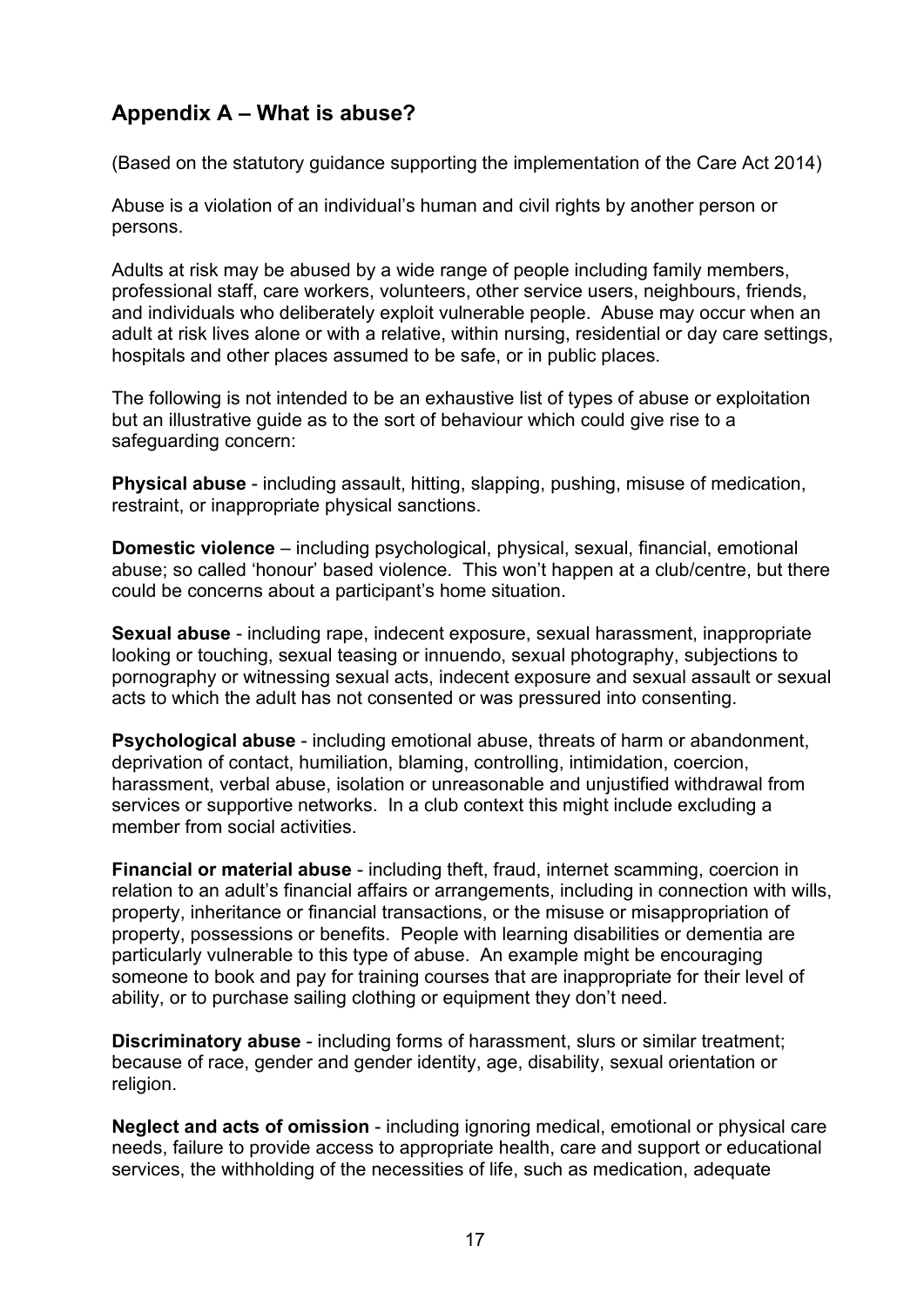nutrition and heating; or in a water sports context, failing to ensure that the person is adequately protected from the cold or sun or properly hydrated while on the water.

**Self-neglect** – this covers a wide range of behaviour neglecting to care for one's personal hygiene, health or surroundings and includes behaviour such as hoarding. Self-neglect might indicate that the person is not receiving adequate support or care, or could be an indication of a mental health issue such as depression.

**Organisational abuse** – including neglect and poor care practice within an institution or specific care setting such as a hospital or care home, for example, or in relation to care provided in one's own home. This may range from one-off incidents to on-going illtreatment. It can be through neglect or poor professional practice as a result of the structure, policies, processes and practices within an organisation.

**Modern slavery** – encompasses slavery, human trafficking, forced labour and domestic servitude. Traffickers and slave masters use whatever means they have at their disposal to coerce, deceive and force individuals into a life of abuse, servitude and inhumane treatment.

Not included in the Care Act 2014 but also relevant:

**Bullying** (including 'cyber bullying' by text, e-mail, social media etc) - may be seen as deliberately hurtful behaviour, usually repeated or sustained over a period of time, where it is difficult for those being bullied to defend themselves. The bully may be another vulnerable person. Although anyone can be the target of bullying, victims are typically shy, sensitive and perhaps anxious or insecure. Sometimes they are singled out for physical reasons – being overweight, physically small, having a disability - or for belonging to a different race, faith or culture.

**Mate Crime** – a 'mate crime' as defined by the Safety Net Project is 'when vulnerable people are befriended by members of the community who go on to exploit and take advantage of them. It may not be an illegal act but still has a negative effect on the individual'. Mate Crime is carried out by someone the adult knows. There have been a number of serious cases relating to people with a learning disability who were seriously harmed by people who purported to be their friends.

**Radicalisation** - the aim of radicalisation is to inspire new recruits, embed extreme views and persuade vulnerable individuals to the legitimacy of a cause. This may be direct through a relationship, or through social media.

#### **Recognising abuse**

Patterns of abuse vary and include:

- Serial abusing in which the perpetrator seeks out and 'grooms' individuals. Sexual abuse sometimes falls into this pattern as do some forms of financial abuse
- Long-term abuse in the context of an ongoing family relationship such as domestic violence between spouses or generations or persistent psychological abuse; or
- Opportunistic abuse such as theft occurring because money or valuable items have been left lying around.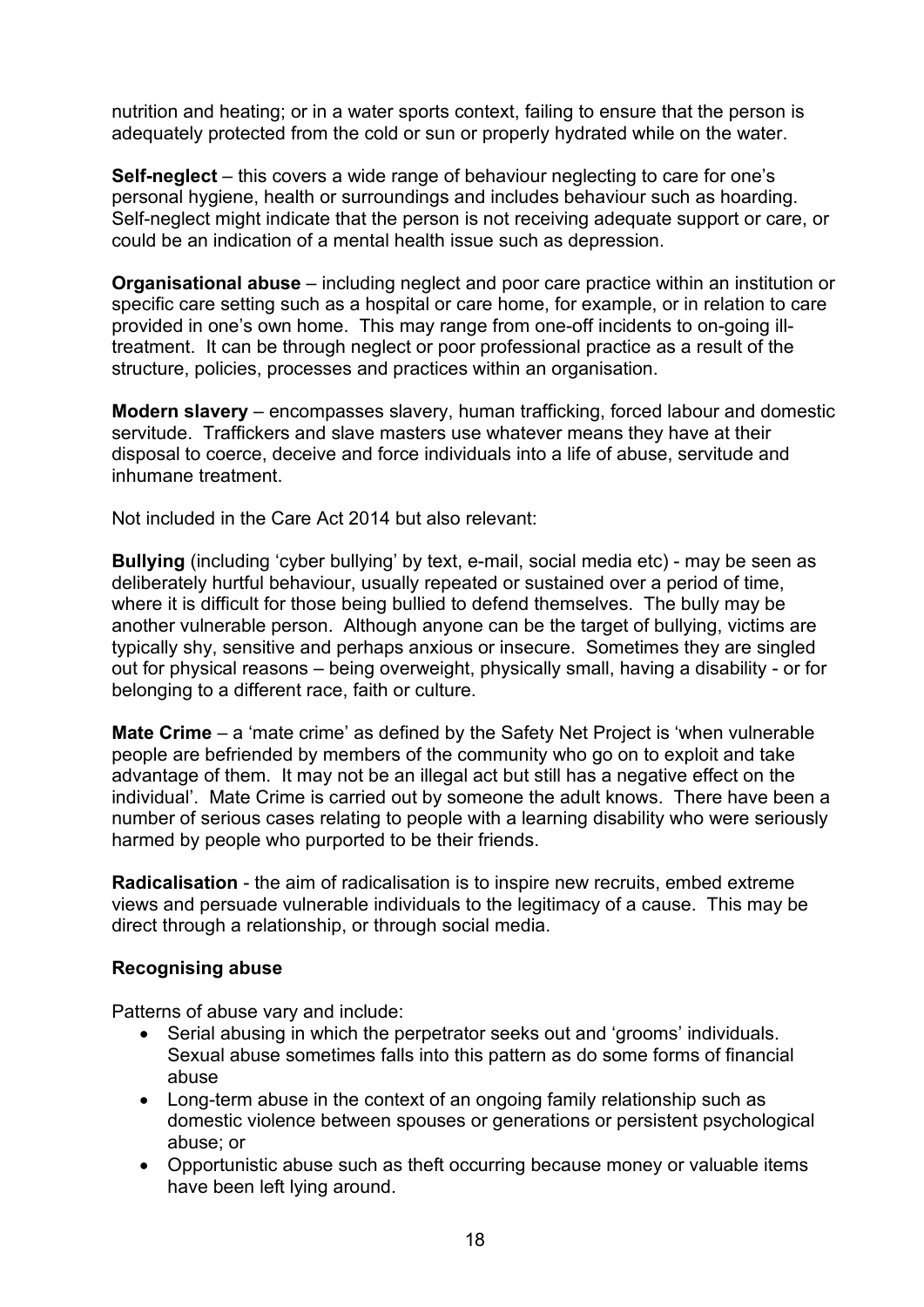Signs and indicators that may suggest someone is being abused or neglected include:

- Unexplained bruises or injuries or lack of medical attention when an injury has occurred
- Someone losing or gaining weight, or an unkempt appearance
- A change in behaviour or confidence
- Self-harming
- A person's belongings or money go missing
- The person is not attending, or no longer enjoying, their sessions
- A person has a fear of a particular group or individual
- A disclosure someone tells you or another person that they are being abused.

# **If you are concerned**

If there are concerns about abuse taking place in the person's home, talking to their carers might put them at greater risk. If you cannot talk to the carers, consult your organisation's designated Welfare Officer or the person in charge. It is this person's responsibility to make the decision to contact Adult Social Care Services. It is NOT their responsibility to decide if abuse is taking place, BUT it is their responsibility to act on your concerns.

Social care professionals involved in taking decisions about adults at risk must take all of the circumstances into account and act in the individual's best interests. You are not expected to be able to take such decisions.

The following six principles inform the way in which professionals and other staff in care and support services and other public services in England and Wales work with adults:

- **Empowerment** People being supported and encouraged to make their own decisions and informed consent
- **Prevention** It is better to take action before harm occurs
- **Proportionality** The least intrusive response appropriate to the risk presented
- **Protection** Support and representation for those in greatest need
- **Partnership** Local solutions through services working with their communities. Communities have a part to play in preventing, detecting and reporting neglect and abuse
- **Accountability** Accountability and transparency in delivering safeguarding.

Local authorities in England act in accordance with the principles set out in the guide 'Making Safeguarding Personal' 2014. Adult safeguarding should be person led and outcome focussed. The person should be engaged in a conversation about how best to respond to their safeguarding situation in a way that enhances involvement, choice and control, as well as improving quality of life, well-being and safety.

Some instances of abuse will constitute a criminal offence, for example assault, sexual assault and rape, fraud or other forms of financial exploitation and certain forms of discrimination. This type of abuse should be reported to the Police.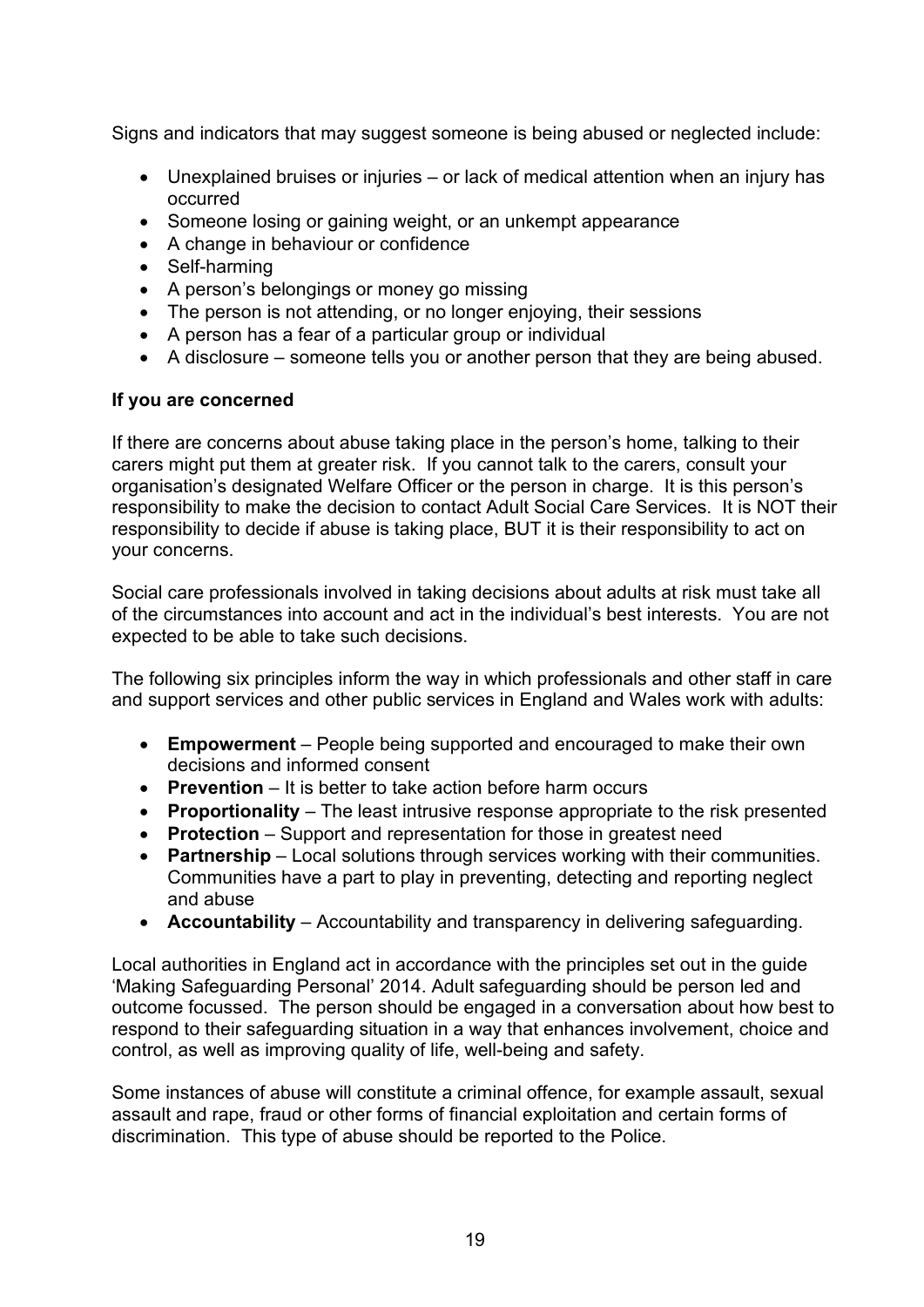# **Appendix B – RYA Instructor Code of Conduct**

## **RYA Instructor Code of Conduct for RYA Instructors, Coach Assessors, Trainers and Examiners**

This document outlines the code of conduct under which all holders of RYA instructor qualifications and RYA training appointments (hereafter referred to as instructors) are required to comply. The code of conduct is intended to make clear to all participants, instructors and RYA appointment holders the high standards to which all are expected to conform. Instructors must:

- If working with people under the age of 18, read and understand the Child Protection Policy as detailed on the RYA website at www.rya.org.uk
- Respect the rights, dignity and worth of every person and treat everyone equally within the context of their sport.
- Place the wellbeing and safety of the student above the development of performance or delivery of training.
- They should follow all guidelines laid down by the RYA with regards specific training or coaching programmes.
- Hold appropriate insurance cover either individually or through the training centre in which they are working.
- Not develop inappropriate working relationships with students (especially children). Relationships must be based on mutual trust and respect and not exert undue influence to obtain personal benefit or reward.
- Encourage and guide students to accept responsibility for their own behaviour and performance.
- Hold relevant up to date governing body qualifications as approved by the RYA.
- Ensure that the activities they direct or advocate are appropriate for the age, maturity, experience and ability of the individual.
- At the outset, clarify with students (and where appropriate their parents) exactly what is expected of them and what they are entitled to expect.
- Always promote the positive aspects of the sport (eg courtesy to other water users).
- Consistently display high standards of behaviour and appearance.
- Not do or neglect to do anything which may bring the RYA into disrepute.
- Act with integrity in all customer and business to business dealings pertaining to RYA training.
- Not teach or purport to provide RYA courses or RYA certification outside of the framework of an RYA recognised training centre
- Notify the RYA immediately of any court imposed sanction that precludes the instructor from contact with specific user groups (for example children and adults at risk).
- Not carry out RYA training, examining or coaching activities whilst under the influence of alcohol or drugs.

Failure to adhere to the RYA Instructor Code of Conduct may result in the suspension or withdrawal of RYA qualifications or appointments.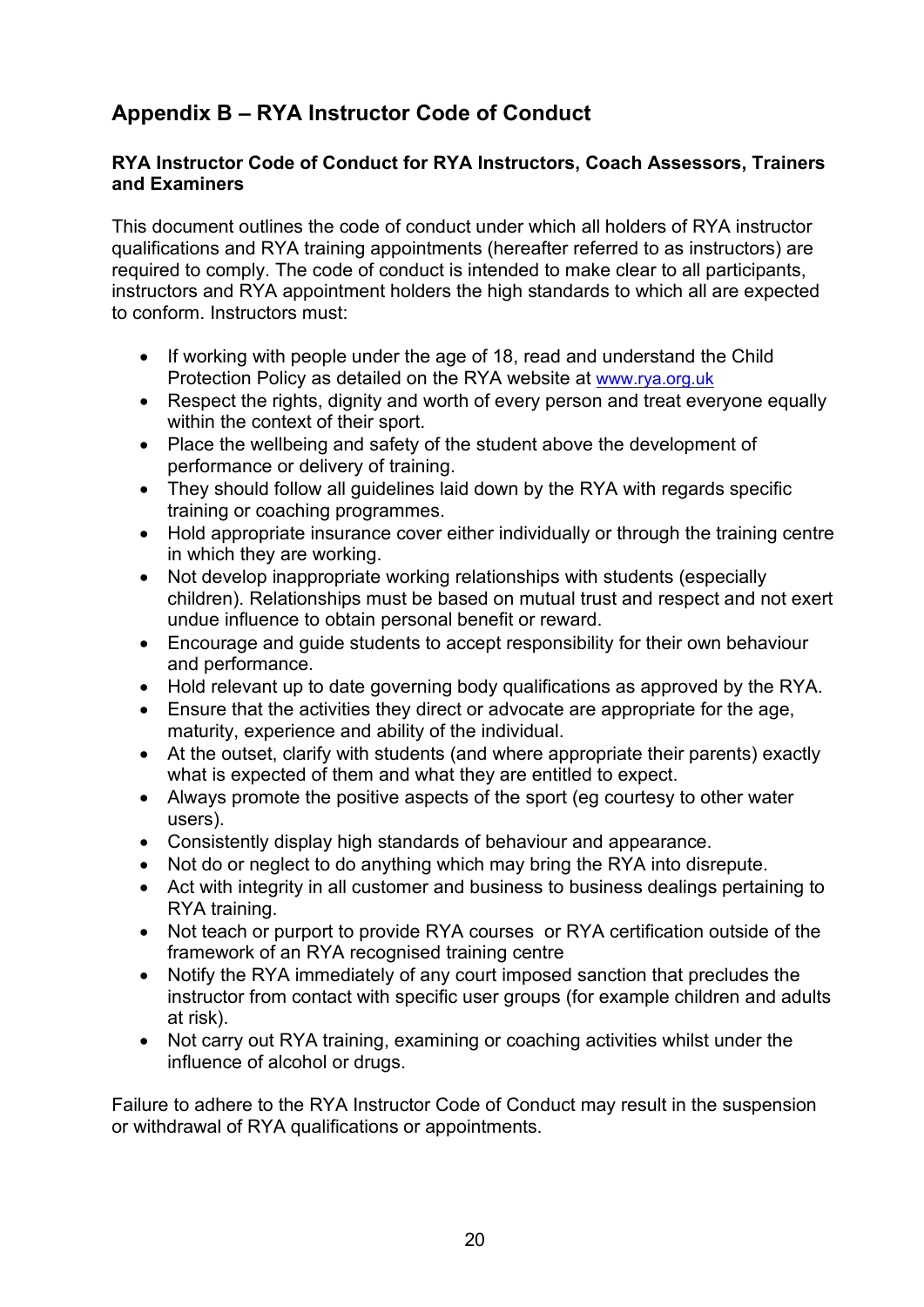# **Appendix C – RYA Coach Code of Ethics and Conduct**

## **Sports Coaching helps the development of individuals through improving their performance.**

## **This is achieved by:**

- 1. Identifying and meeting the needs of individuals.
- 2. Improving performance through a progressive programme of safe, guided practice, measured performance and/or competition.
- 3. Creating an environment in which individuals are motivated to maintain participation and improve performance.

# **Coaches should comply with the principles of good ethical practice listed below.**

- 1. All RYA Coaches working with sailors under the age of 18 must have read and understood the RYA Child Protection Policy as detailed on the RYA website at www.rya.org.uk/go/safeguarding . If you are unable to access the website please contact coachingdevelopment@rya.org.uk
- 2. Coaches must respect the rights, dignity and worth of every person and treat everyone equally within the context of their sport.
- 3. Coaches must place the well-being and safety of the sailor above the development of performance. They should follow all guidelines laid down by the RYA, follow Operating Procedures and hold appropriate insurance cover.
- 4. Coaches must develop an appropriate working relationship with sailors based on mutual trust and respect. Coaches must not exert undue influence to obtain personal benefit or reward. In particular they must not abuse their position of trust to establish or pursue a sexual relationship with a sailor aged under 18, or an inappropriate relationship with any sailor.
- 5. Coaches must encourage and guide sailors to accept responsibility for their own behaviour and performance.
- 6. Coaches must hold up to date and nationally recognised governing body coaching qualifications.
- 7. Coaches must ensure that the activities they direct or advocate are appropriate for the age, maturity, experience and ability of the individual.
- 8. Coaches must, at the outset, clarify with sailors (and where appropriate their parents) exactly what is expected of them and what sailors are entitled to expect from their coach. A contract may sometimes be appropriate.
- 9. Coaches must co-operate fully with other specialists (eg. other coaches, officials, sports scientists, doctors, physiotherapists) in the best interests of the sailor.
- 10. Coaches must always promote the positive aspects of their sport (eg. fair play) and never condone rule violations or the use of prohibited substances.
- 11. Coaches must consistently display high standards of behaviour and appearance.
- 12. Coaches must notify the RYA immediately of any court imposed sanction that precludes the coach from contact with a specific user group (eg. children and adults at risk).
- 13. Coaches must not carry out coaching activities whilst under the influence of alcohol or drugs, or when they have received medical advice not to continue activities that are connected with their coaching (eg. driving).
- 14. Coaches must not behave in a way which brings the sport into disrepute.